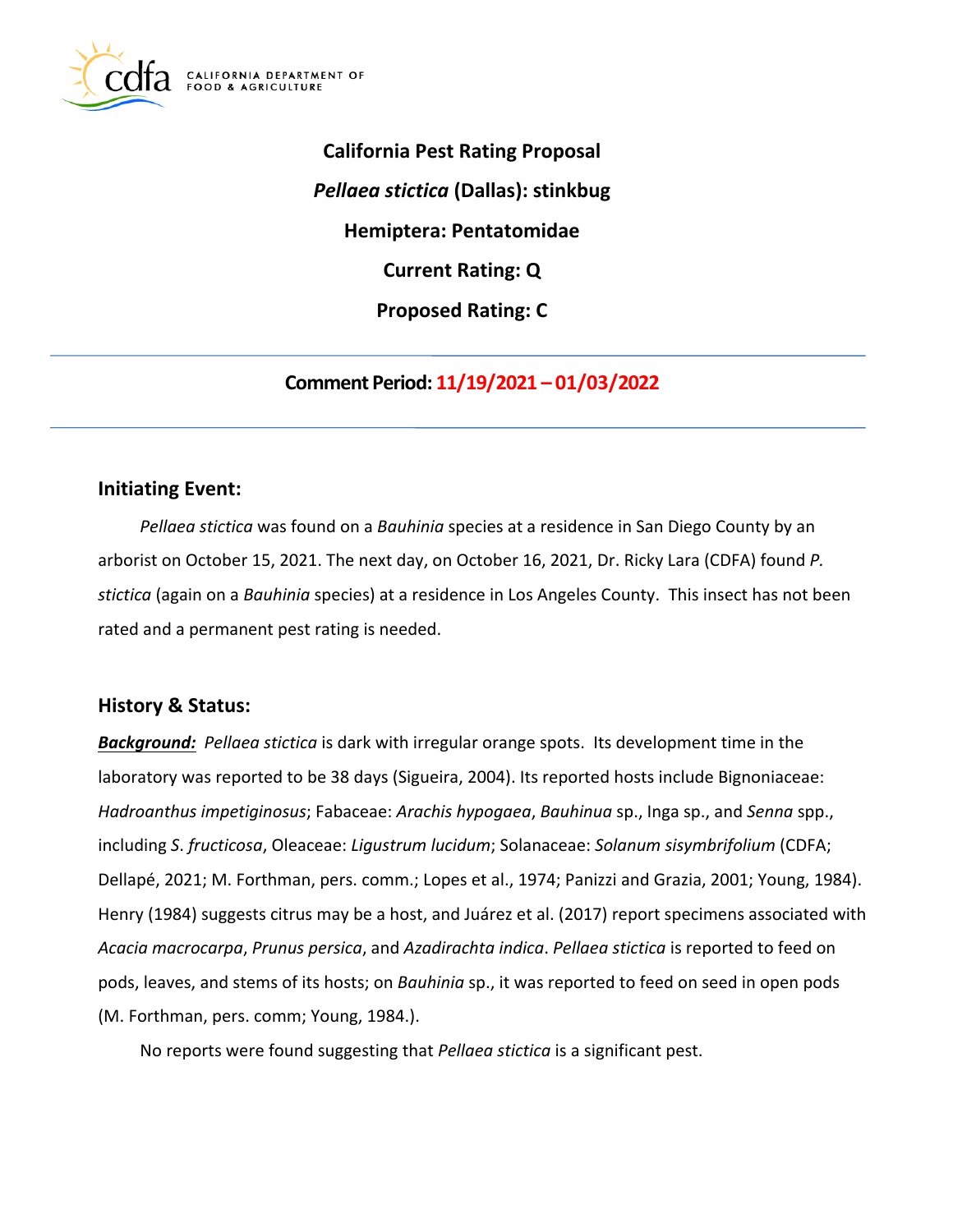

**Worldwide Distribution:** *Pellaea stictica* is reported from: Central America (Costa Rica, Honduras, Nicaragua, and Panama); North America (Mexico and the United States, including California and Texas); South America (Argentina, Brazil, Chile, Colombia, Guyana, Paraguay, Perú, and Venezuela) (Arismendi, 2003; Dellapé 2021; Henry, 1984; Kirkaldy, 1909; Lopes et al., 1974; Maes, 1994).

**Official Control:** *Pellaea stictica* is not known to be under official control anywhere.

**California Distribution:** *Pellaea stictica* was found at a residence in Los Angeles County in October 2021 by CDFA staff. It was also found and submitted by an arborist from a San Diego County residence in October 2021 (California Department of Food and Agriculture). Records of this species that appear to be accurately identified from Orange and Riverside counties were observed on the web site iNaturalist; these records date back to late 2019 (M. Forthman, pers. comm.).

**California Interceptions:** *Pellaea stictica* has not been intercepted in California (California Department of Food and Agriculture).

The risk *Pellaea stictica* poses to California is evaluated below.

# **Consequences of Introduction:**

- 1) **Climate/Host Interaction:** *Pellaea stictica* appear to be somewhat polyphagous, so suitable hosts are presumed to be present in much of California. This insect appears to currently be limited to warmer climates, and it is likely that it will be limited to southern and coastal California. Therefore, *P. stictica* receives a **Medium (2)** in this category.
	- Low (1) Not likely to establish in California; or likely to establish in very limited areas.
	- **Medium (2) may be able to establish in a larger but limited part of California.**
	- High (3) likely to establish a widespread distribution in California.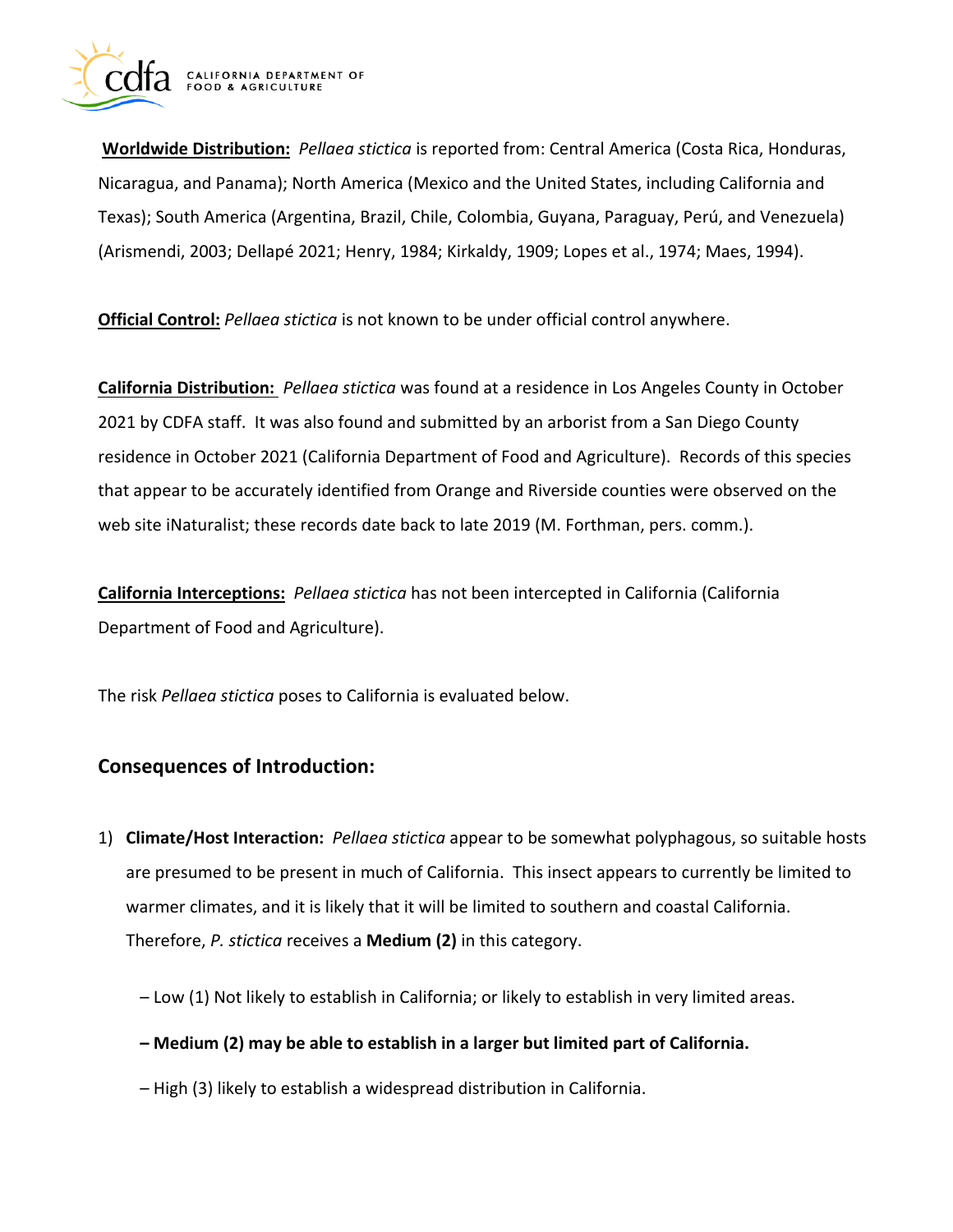

- 2) **Known Pest Host Range:** *Pellaea stictica* is reported to feed on plants in four families. Therefore, it receives a **Medium (2)** in this category.
	- Low (1) has a very limited host range.
	- **Medium (2) has a moderate host range.**
	- High (3) has a wide host range.
- 3) **Pest Reproductive and Dispersal Potential:** *Pellaea stictica* can presumably fly. Therefore, it receives a **Medium (2)** in this category.
	- Low (1) does not have high reproductive or dispersal potential.
	- **Medium (2) has either high reproductive or dispersal potential.**
	- High (3) has both high reproduction and dispersal potential.
- 4) **Economic Impact**. Although *P*. *stictica* is reported to feed on plants in at least four families, some of which contain agricultural crops, and it is widely distributed, no reports were found of this insect being a significant pest anywhere. Therefore, *P. stictica* receives a **Low (1)** in this category.

#### **Economic Impact:**

- A. The pest could lower crop yield.
- B. The pest could lower crop value (includes increasing crop production costs).
- C. The pest could trigger the loss of markets (includes quarantines).
- D. The pest could negatively change normal cultural practices.
- E. The pest can vector, or is vectored, by another pestiferous organism.
- F. The organism is injurious or poisonous to agriculturally important animals.
- G. The organism can interfere with the delivery or supply of water for agricultural uses.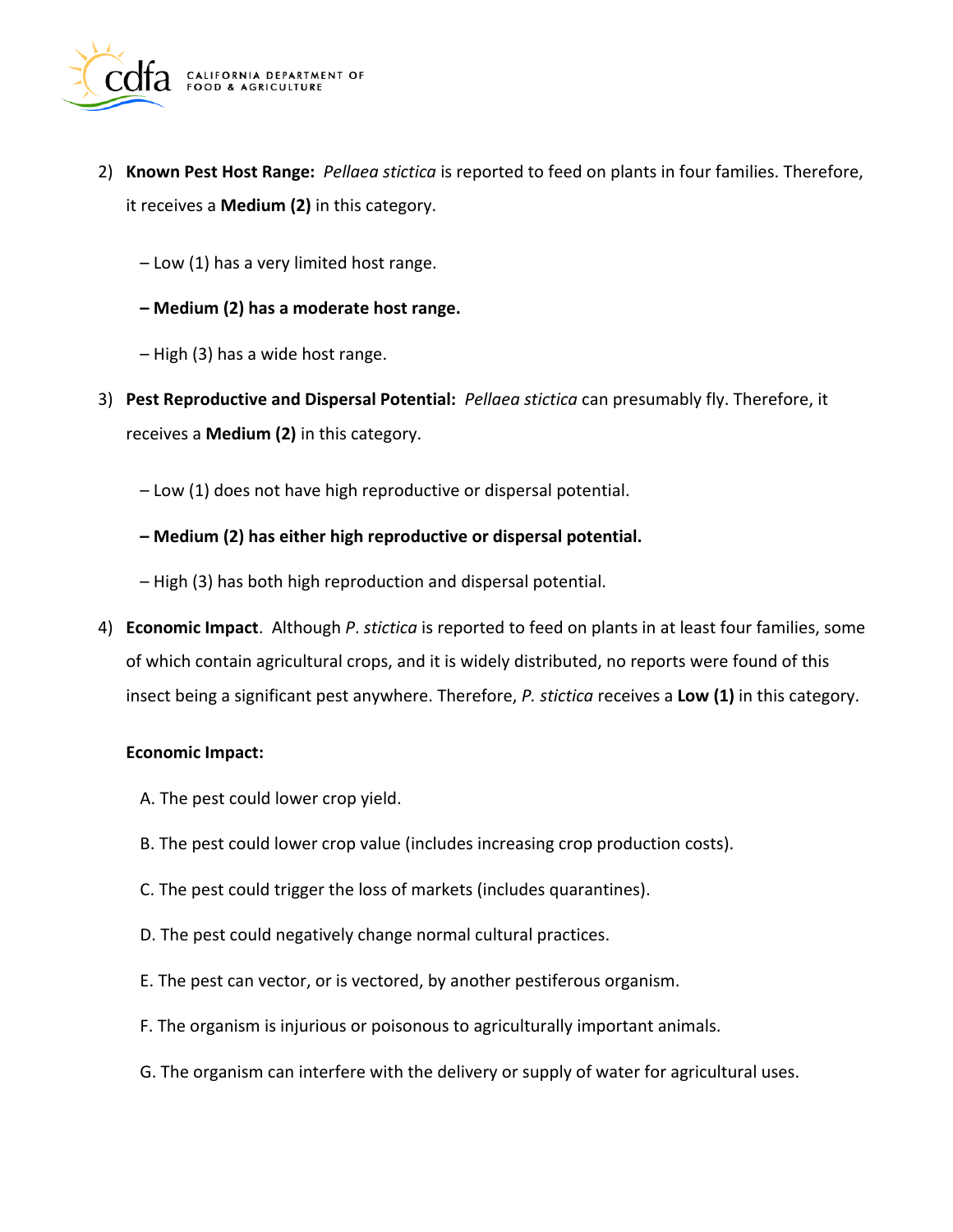

#### **Economic Impact Score: Low**

#### **– Low (1) causes 0 or 1 of these impacts.**

- Medium (2) causes 2 of these impacts.
- High (3) causes 3 or more of these impacts.
- 5) **Environmental Impact**. *Pellaea stictica* is somewhat polyphagous, so it is possible that it may, at high densities, cause damage to native plants. It is reported to occur at high densities, so it may trigger treatments, for example, by homeowners. Therefore, *P. stictica* receives a **High (3)** in this category.

#### **Environmental Impact: A, D**

### **A. The pest could have a significant environmental impact such as lowering biodiversity, disrupting natural communities, or changing ecosystem processes.**

- B. The pest could directly affect threatened or endangered species.
- C. The pest could impact threatened or endangered species by disrupting critical habitats.

#### **D. The pest could trigger additional official or private treatment programs.**

E. The pest significantly impacts cultural practices, home/urban gardening or ornamental plantings.

#### **Environmental Impact Score: High (3)**

– Low (1) causes none of the above to occur.

- **Medium (2) causes one of the above to occur.**
- High (3) causes two or more of the above to occur.

# **Consequences of Introduction to California for** *Pellaea stictica***: Medium (10)**

Add up the total score and include it here.

 $-$ Low = 5-8 points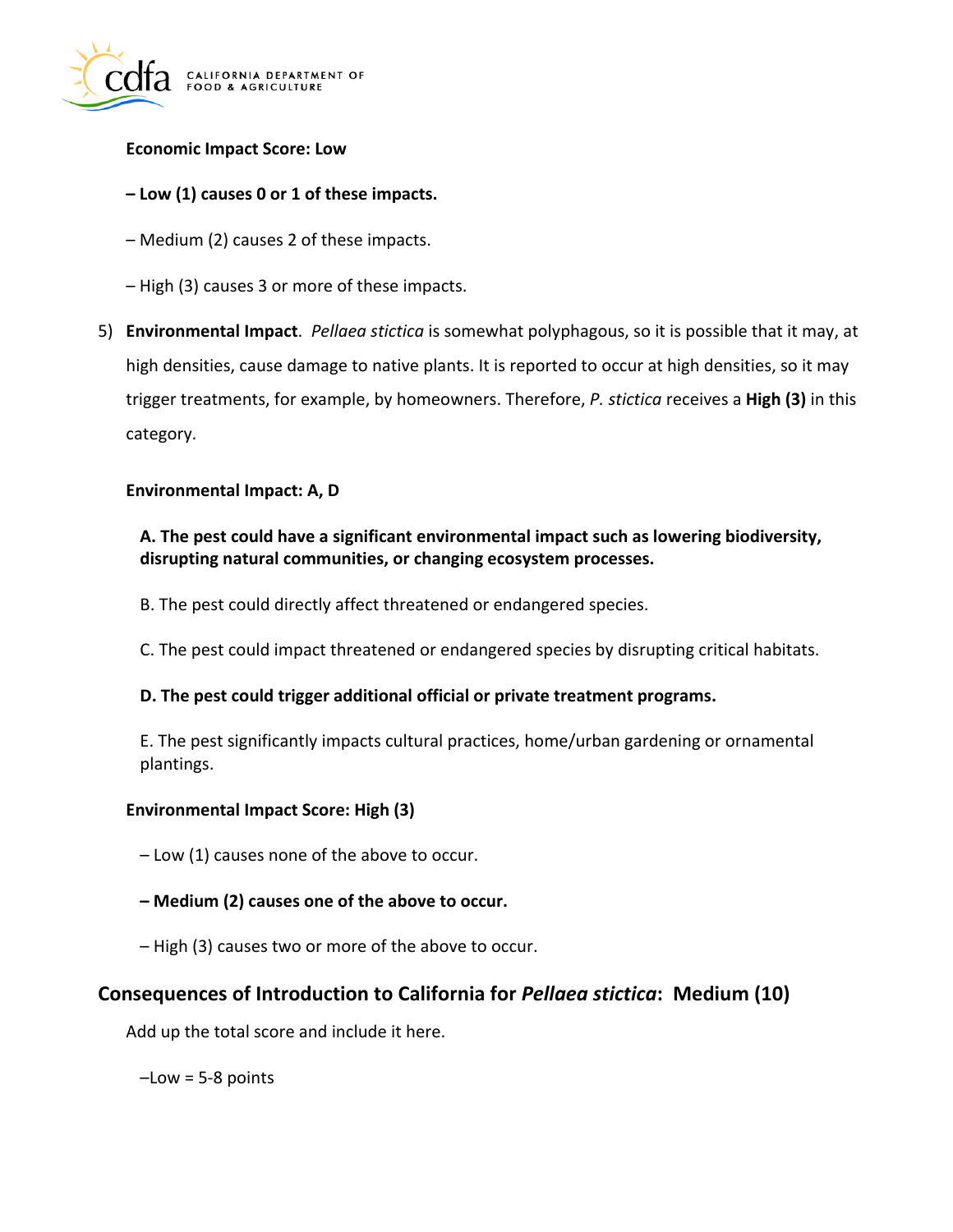

### **–Medium = 9-12 points**

 $-High = 13-15$  points

6) **Post Entry Distribution and Survey Information:** *Pellaea stictica* is established in southern coastal California. It receives a **Low (-1)** in this category.

–Not established (0) Pest never detected in California, or known only from incursions.

### **–Low (-1) Pest has a localized distribution in California, or is established in one suitable climate/host area (region).**

–Medium (-2) Pest is widespread in California but not fully established in the endangered area, or pest established in two contiguous suitable climate/host areas.

–High (-3) Pest has fully established in the endangered area, or pest is reported in more than two contiguous or non-contiguous suitable climate/host areas.

### **Final Score:**

7) The final score is the consequences of introduction score minus the post entry distribution and survey information score: Medium (9)

### **Uncertainty:**

There is uncertainty regarding the potential of this insect to cause damage to California crops.

### **Conclusion and Rating Justification:**

*Pellaea stictica* is a stink bug that appears to pose little risk to California. It is not known to be a significant pest anywhere and it is already established in southern California. For these reasons, a C rating is justified.

## **References:**

Arismendi, N. 2003. Pentatomidae (Heteroptera) of Honduras: A checklist with description of a new ochlerine genus. Insecta Mundi 17:219-236.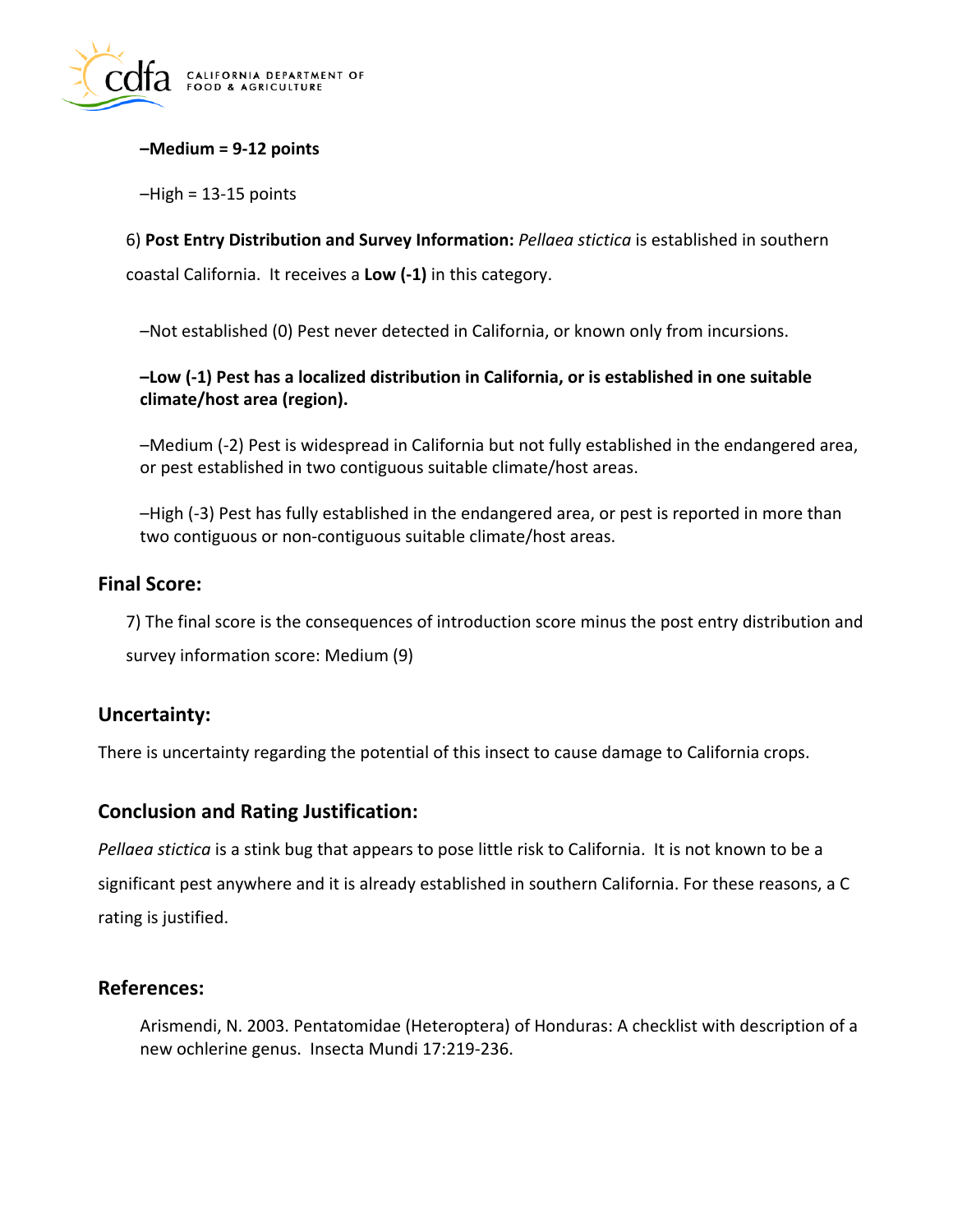

California Department of Food and Agriculture. Pest and damage record database. Accessed November 5, 20201:

<https://pdr.cdfa.ca.gov/PDR/pdrmainmenu.aspx>

Dellapé, G. 2021. An update of the distribution of the stink bugs (Hemiptera: Pentatomidae) from Argentina. Revista de la Sociedad Entomológica Argentina 80:23-32.

Henry, T. J. 1984. New United States records for two Heteroptera: *Pellaea stictica*  (Pentatomidae) and *Rhinacloa pallidipes* (Miridae). Proceedings of the Entomological Society of Washington 86:519-520.

Lopes, O. J., Link, D., and Basso, I. V. 1974. Pentatomideos de Santa Maria – Lista preliminar de plantas hospedeiras. Revista do Centro de Ciências Rurais 4:317-322.

Juárez, G., Zapata, J., and Chávez, F. 2017. Nuevos registros de distribución de Pellaea stictica Dallas, 1851 (Hemiptera: Heteroptera: Pentatomidae) en Perú. Arquivos Entomolóxicos 18:363- 366.

Panizzi, A. R. and Grazia, J. 2001. Stink bugs (Heteroptera, Pentatomidae) and an unique host plant in the Brazilian subtropics. Iheringia, Série Zoologia 90:21-35.

 Siqueira, F. 2004. Desenvolvimento e reproduҫão de *Pellaea stictica* (Hemiptera: Pentatomidae) em laboratório e utilizaҫão de seus ovos na produҫão de parasitóides (Hymenoptera: Scelionidae). Bachelor's Thesis. Universidade Federal do Paraná. Curitiba, Paraná, Brazil.

Young, A. M. 1984. Phenological patterns in reproduction in *Senna fructicosa* (Mill.) Irwin & Barneby (Caesalpinaceae) and a pod associate, *Pellaea sticta* (Dallas) (Heteroptera: Pentatomidae) in Costa Rican tropical rain forest. Journal of the Kansas Entomological Society 57:413-422.

### **Responsible Party:**

Kyle Beucke, 1220 N Street, Sacramento, CA 95814, 916-698-3034, [permits\[@\]cdfa.ca.gov](https://permits[@]cdfa.ca.gov) 

# **\*Comment Period: 11/19/2021 – 01/03/2022**

### **\*NOTE:**

You must be registered and logged in to post a comment. If you have registered and have not received the registration confirmation, please contact us at [permits\[@\]cdfa.ca.gov](https://permits[@]cdfa.ca.gov).